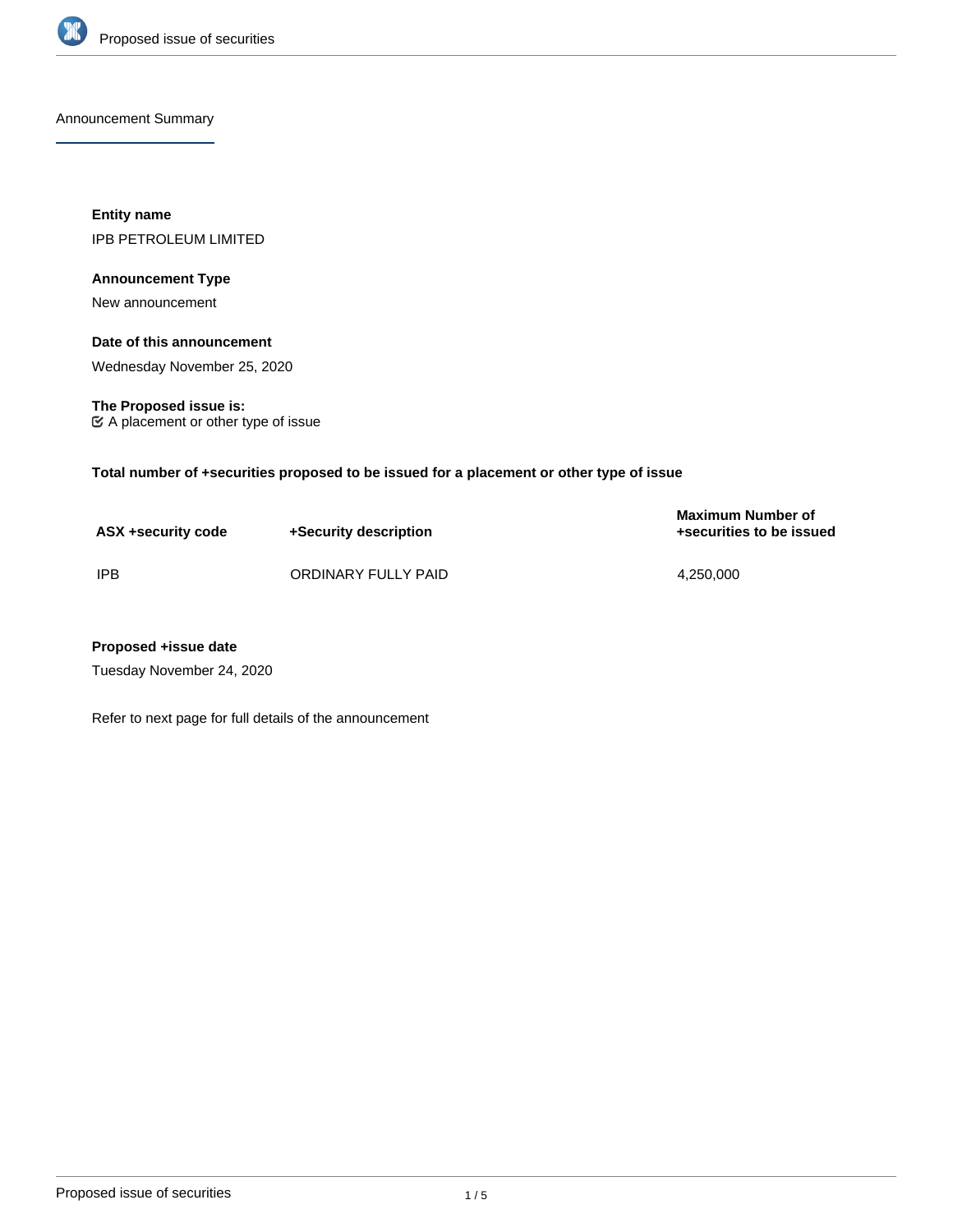

Part 1 - Entity and announcement details

# **1.1 Name of +Entity**

## IPB PETROLEUM LIMITED

We (the entity named above) give ASX the following information about a proposed issue of +securities and, if ASX agrees to +quote any of the +securities (including any rights) on a +deferred settlement basis, we agree to the matters set out in Appendix 3B of the ASX Listing Rules.

# **1.2 Registered Number Type**

ABN

**Registration Number**

52137387350

# **1.3 ASX issuer code**

IPB

# **1.4 The announcement is**

New announcement

## **1.5 Date of this announcement**

Wednesday November 25, 2020

### **1.6 The Proposed issue is:**

 $\mathfrak{C}$  A placement or other type of issue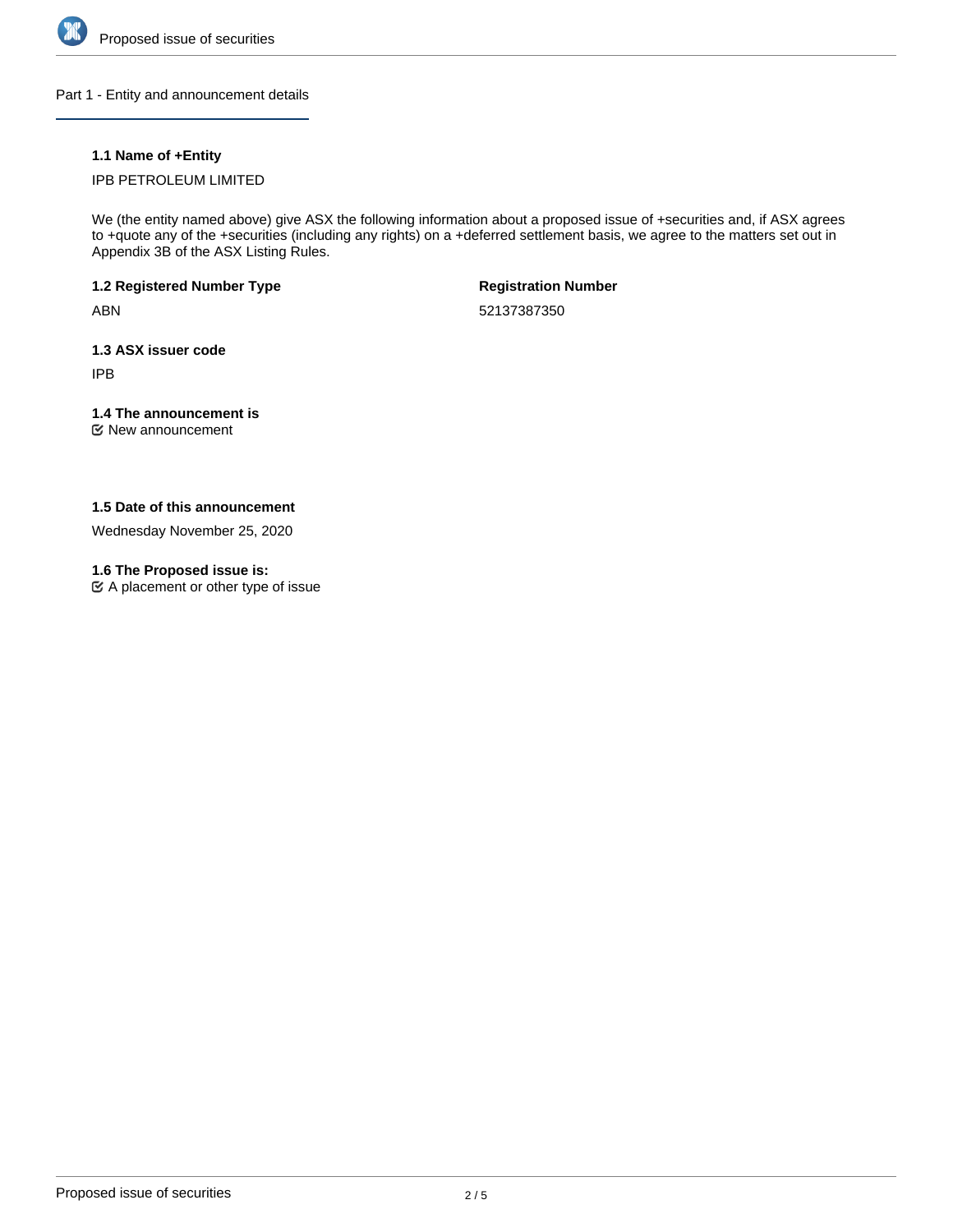

Part 7 - Details of proposed placement or other issue

Part 7A - Conditions

**7A.1 - Are any of the following approvals required for the placement or other type of issue?**

- **+Security holder approval**
- **Court approval**
- **Lodgement of court order with +ASIC**
- **ACCC approval**
- **FIRB approval**
- **Another approval/condition external to the entity**

No

Part 7B - Issue details

**Is the proposed security a 'New class' (+securities in a class that is not yet quoted or recorded by ASX) or an 'Existing class' (additional securities in a class that is already quoted or recorded by ASX)?** Existing class

**Will the proposed issue of this +security include an offer of attaching +securities?** No

Details of +securities proposed to be issued

**ASX +security code and description**

IPB : ORDINARY FULLY PAID

#### **Number of +securities proposed to be issued**

4,250,000

**Offer price details**

**Are the +securities proposed to be issued being issued for a cash consideration?** Yes

**In what currency is the cash consideration being paid?**

**What is the issue price per +security?** AUD 0.03200

AUD - Australian Dollar

**Will these +securities rank equally in all respects from their issue date with the existing issued +securities in that class?** Yes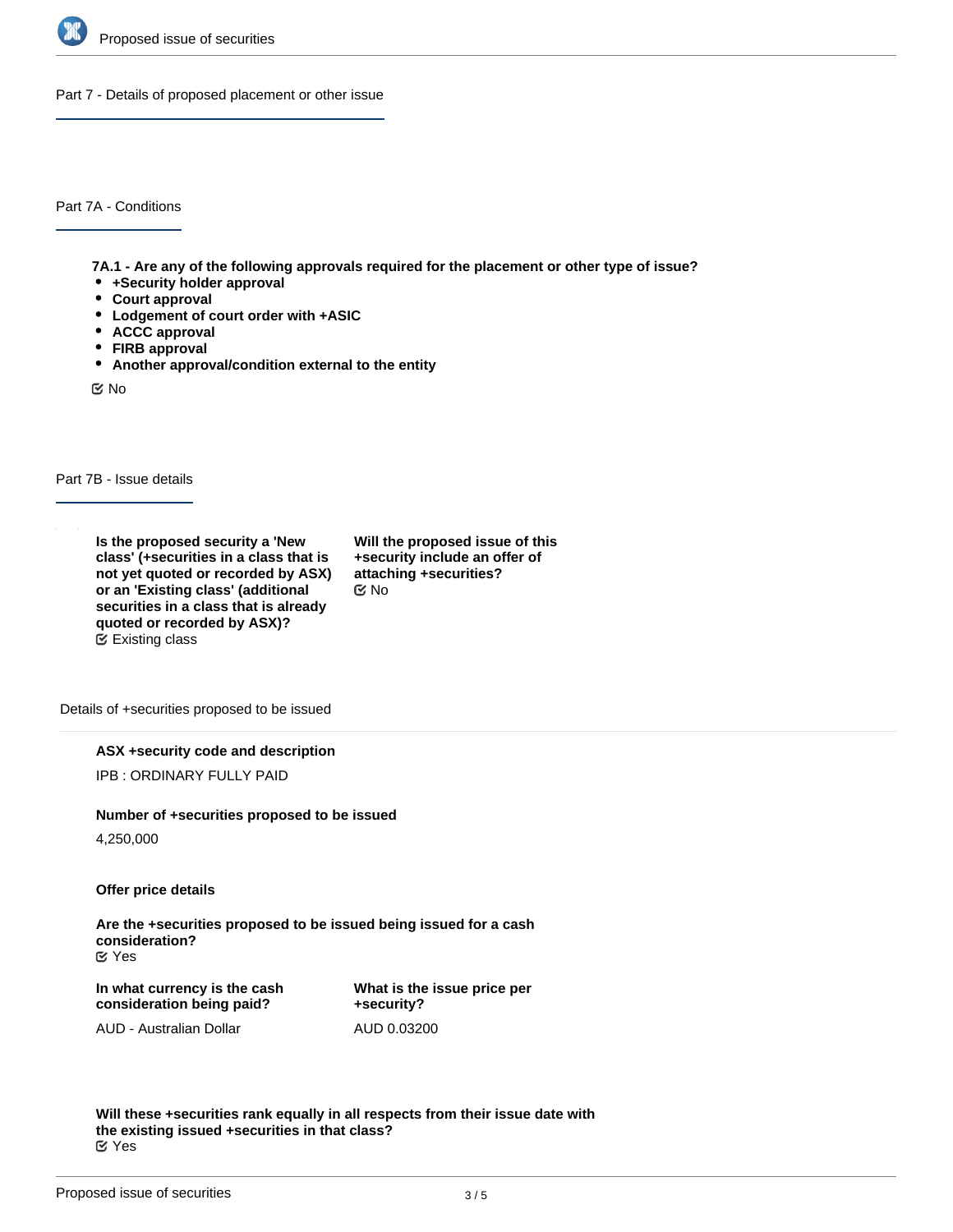

Part 7C - Timetable

### **7C.1 Proposed +issue date**

Tuesday November 24, 2020

Part 7D - Listing Rule requirements

**7D.1 Has the entity obtained, or is it obtaining, +security holder approval for the entire issue under listing rule 7.1?** Yes

**7D.1a Date of meeting or proposed meeting to approve the issue under listing rule 7.1**

Thursday November 17, 2016

**7D.2 Is a party referred to in listing rule 10.11 participating in the proposed issue?** Yes

**7D.3 Will any of the +securities to be issued be +restricted securities for the purposes of the listing rules?** No

**7D.4 Will any of the +securities to be issued be subject to +voluntary escrow?** No

Part 7E - Fees and expenses

**7E.1 Will there be a lead manager or broker to the proposed issue?** No

**7E.2 Is the proposed issue to be underwritten?** No

**7E.4 Details of any other material fees or costs to be incurred by the entity in connection with the proposed issue**